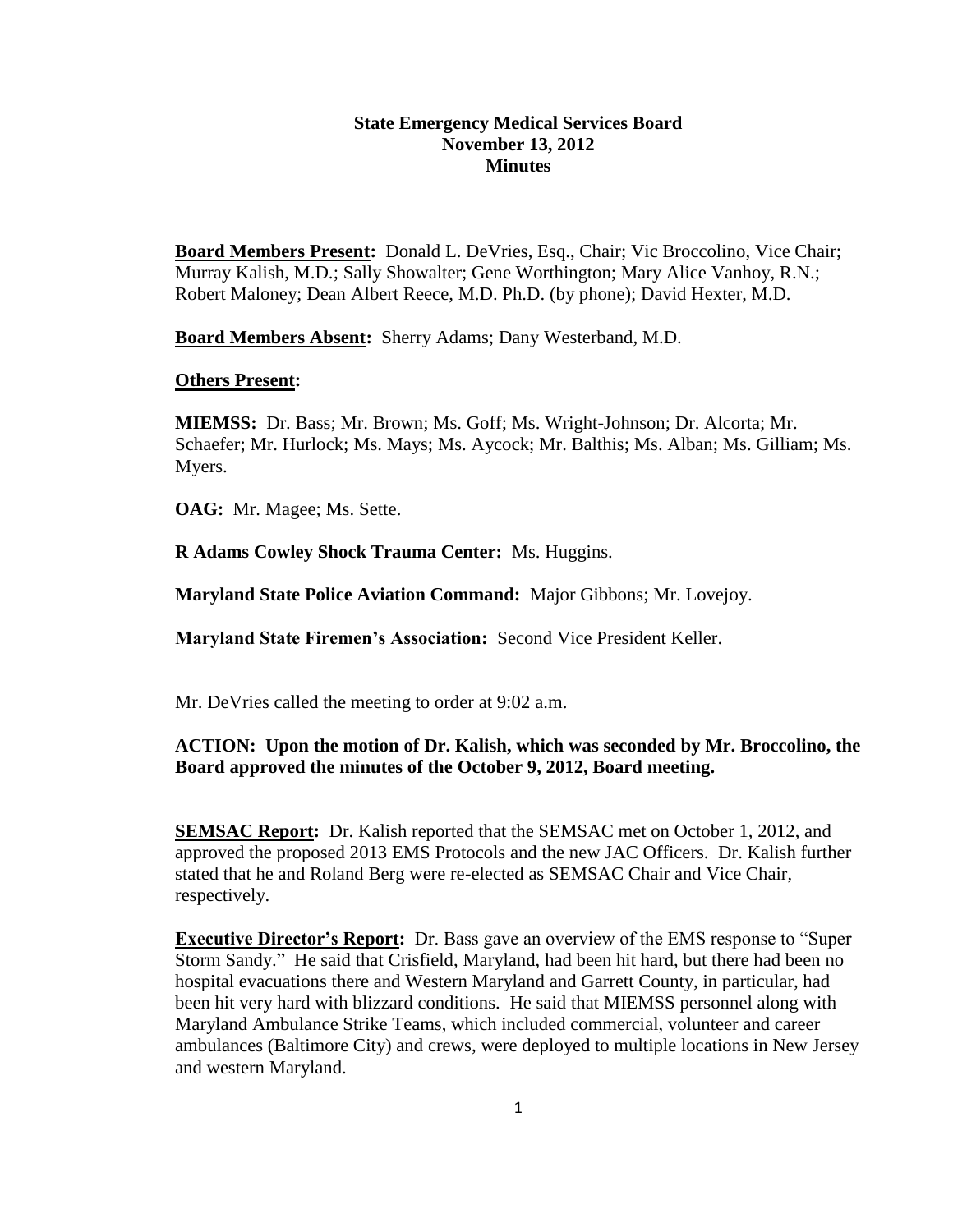eMEDS. Dr. Bass reported that after further review of possible use of "Field Bridge Express," it was determined to be too costly at the present time.

Communications. Dr. Bass said that Region I (including Washington County) and Region IV have been transitioned to narrowband operation. MIEMSS Communications Engineering Services will be switching Region III to narrowband operation on November 14. He noted that these transition dates are firm as the FCC deadline to be operating in narrowband mode is January 1, 2013.

Cardiac Arrest. Dr. Bass reminded the Board that MIEMSS has created an out-of-hospital Cardiac Arrest Steering Committee to address multiple factors associated with sudden cardiac arrest, including 911 dispatch, pre-hospital provider treatment, community response, and data collection and reporting. The Committee, chaired by Dr. Kevin Seaman, is meeting at MIEMSS on a monthly basis. Subcommittees have been created to focus on the EMD, EMS, and Layperson components.

**Legislative Report:** Dr. Bass stated that the MEMSOF which supports various components of the statewide EMS system is projected to become insolvent in 2014. Consequently, the entities funded by the MEMSOF are working to develop a plan to ensure that MEMSOF remains solvent and able to provide the financial support needed by our EMS system. He said that the House EMS Workgroup will be meeting on December 13, 2012; agenda items include a briefing from legislative analysts on the MEMSOF and a briefing from MSPAC on progress toward FAA Part 135 certification.

**R Adams Cowley Shock Trauma Report**: Written report submitted.

**MSP Aviation Update**: Deputy Director Chris Lovejoy stated that the FAA ruled in MSP-Aviation's favor regarding the training requirements for second pilots. As a result, he said that although MSP is still pursuing FAA Part 135 with two pilots, it will be able to operate as a public aircraft with one pilot.

Mr. Lovejoy gave an overview of the recent Search and Rescue Training with the LA Fire Department and upcoming trainings for the AW139.

**MSFA Update**: Second Vice President Dave Keller reported for President John Denver. He said that the MSFA Executive meeting in October had been changed to a one-day meeting due to "Super Storm Sandy." Mr. Keller thanked everyone for their assistance during the storm and said that Crisfield was in need of cleaning supplies. He also reported that Past President Ed Preston passed away on October 29, 2012. Mr. Keller wished everyone a safe and happy Thanksgiving.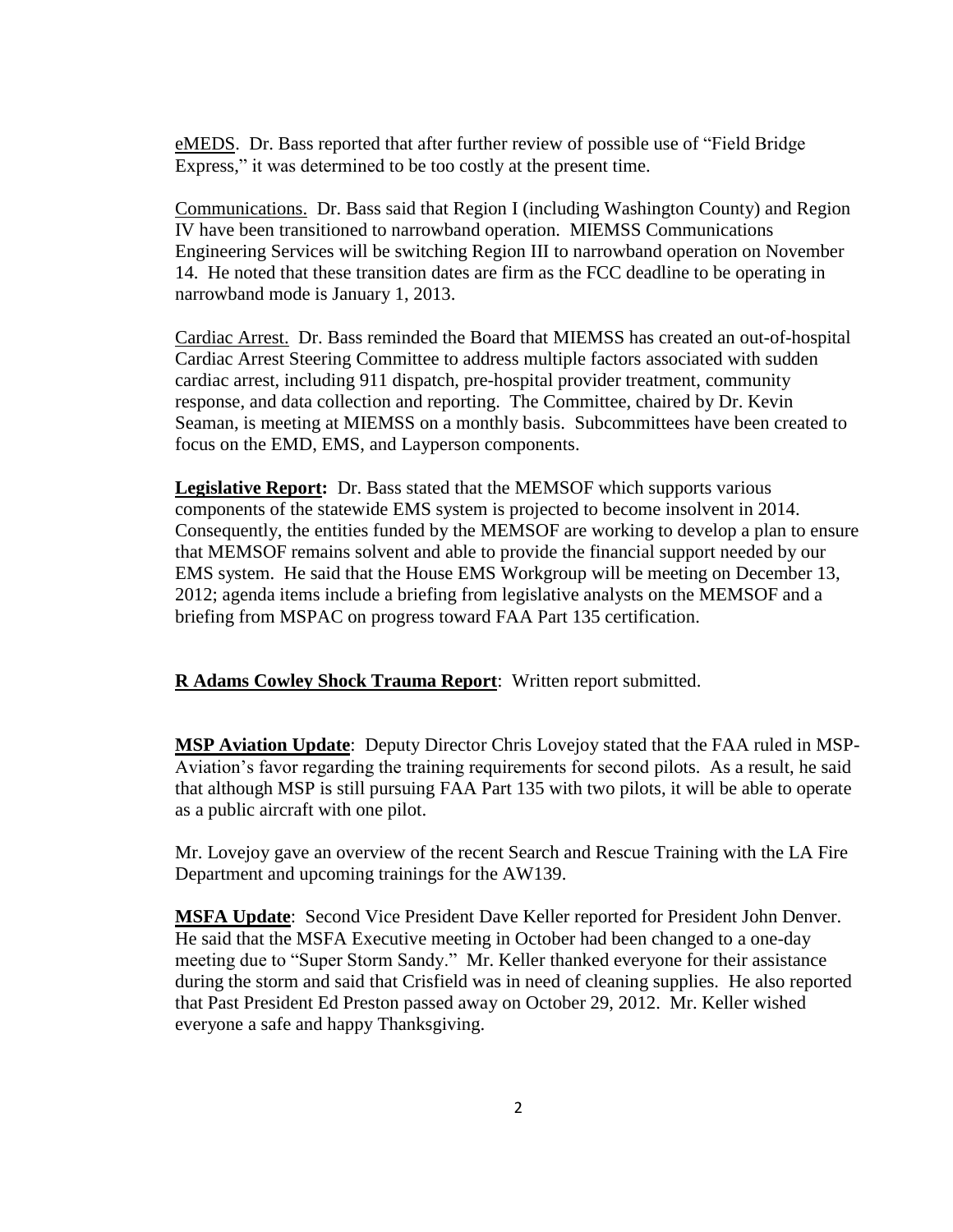### **NEW BUSINESS**

**Approval of JAC Officers**: Mr. Hurlock, in accordance with JAC Bylaws, presented the names of Mike Deckard (Chair) and Christian Griffin (Vice Chair) to the EMS Board for approval.

**Upon the motion of Ms. Vanhoy, which was seconded by Ms. Showalter, the Board approved the JAC Officers.** 

**Protocol Updates**: Dr. Alcorta submitted the protocol updates for approval, noting several changes specified in the accompanying "Summary of Changes." Dr. Hexter commended the work of the Protocol Committee in addressing the issues in the current protocols. He asked who would sign the death certificate following pronouncement of death by an ALS provider. Dr. Alcorta said that the death certificate would be signed by the Medical Examiner.

**Upon the motion of Dr. Kalish, which was seconded by Mr. Broccolino, the Board approved the Protocol Updates.** 

**Maryland's Medical Response after Super Storm Sandy**: Mr. Donohue presented a timeline of Maryland's response during the storm.

Super Storm Sandy hit the East Coast on October 29 and 30, 2012, resulting in flooding, destruction, and even severe snowstorms. The damage left in the wake was so severe that emergency responders and utility technicians from all over the country made their way to the hardest hit areas to assist in recovery efforts. Maryland providers were among those that helped organize and deploy to help. Maryland providers responded to Western Maryland, New Jersey, and New York. He highlighted for the Board the EMS deployments and recovery efforts.

**October 29, 2012.** MIEMSS organized an ambulance strike team to support Search and Rescue operations in Crisfield, Maryland as heavy flooding impacted local residents with medical needs. Seven ambulances from Wicomico, Worcester, Dorchester, and Somerset Counties were made available for transport. Ten residents with special medical needs were safely transported to local hospitals.

**October 31, 2012.** MIEMSS received a request from the State of New Jersey for ambulance strike teams to assist in recovery efforts. Two ambulance strike teams, with an overall Task Force coordinator, were staffed, equipped, and supplied through a coordinated effort by MIEMSS, Baltimore City Fire Department, Washington County Department of Emergency Services, Talbot County Emergency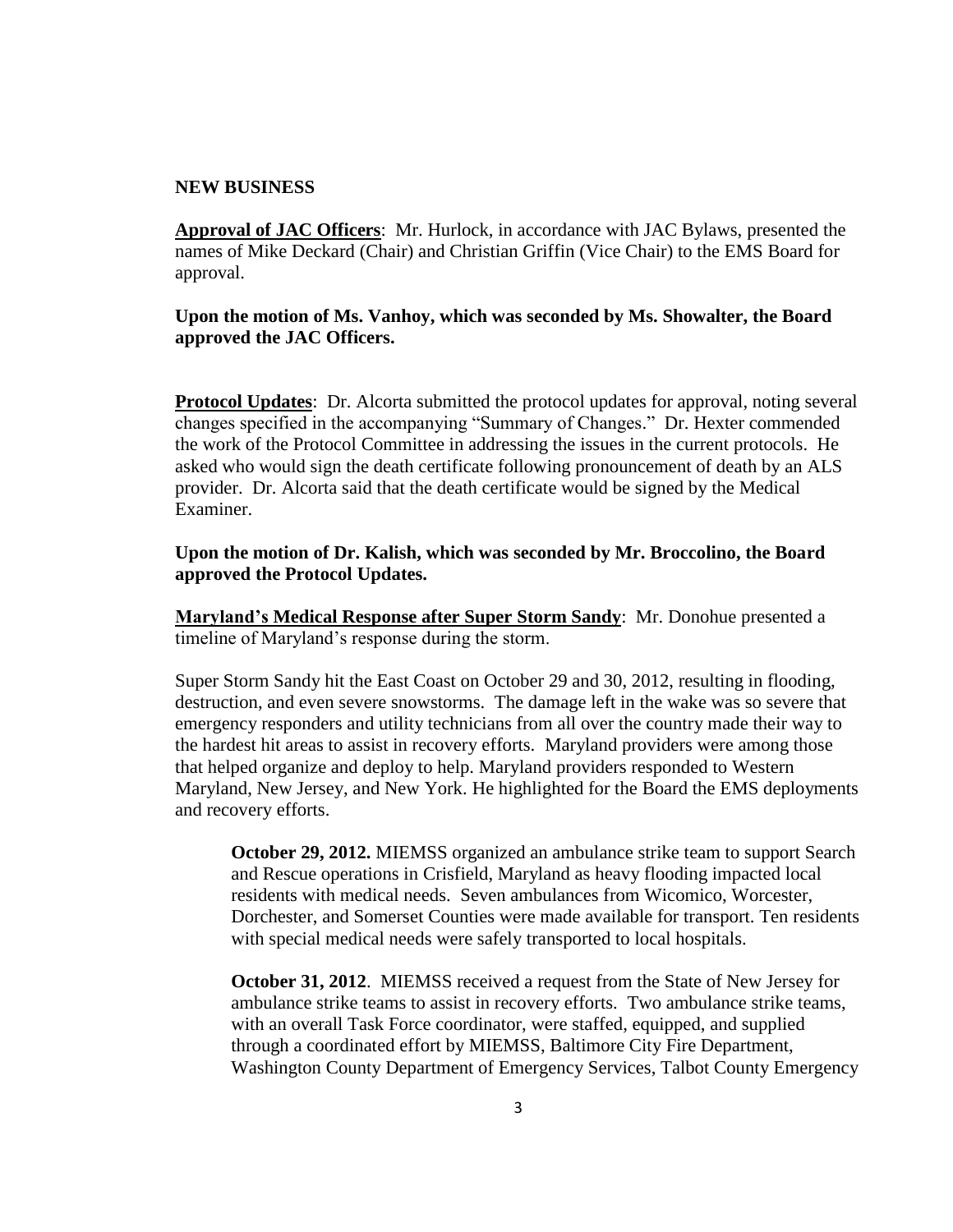Services, and LifeStar Response, a commercial ambulance company. They were assigned to various emergency response tasks such as patient evacuations, repatriations, and assisting with 9-1-1 emergency responses.

**November 1-2, 2012**. As the water surges were hitting Maryland's Eastern Shore, several inches of snow closed down parts of Western Maryland prompting a request for assistance from Garrett County Emergency Management. The response group, coordinated by MIEMSS, was inserted into Task Forces consisting of local and State law enforcement and emergency responder personnel. Charles County Emergency Services, Washington County Department of Emergency Services, Harford County Emergency Services, and commercial ambulance companies LifeStar Response, Butler Medical Transport, and Transcare Maryland, supplied EMS providers and ambulances. A group of 39 EMS providers, with a fleet of 16 ambulances and one supervisor vehicle, responded to the recovery efforts and were assigned to various emergency response tasks, including assisting with search and rescue missions and 9-1-1 responses, patient evacuations, and wellness checks on citizens.

**November 3, 2012.** About 50 Maryland healthcare professionals who are members of the Maryland Disaster Medical Assistance Team (DMAT) were deployed to Brooklyn, New York, to assist survivors of Hurricane Sandy in New York and New Jersey. The Maryland DMAT was one of 18 teams from around the country who were deployed. These individuals included doctors, nurses, paramedics, and logistics professionals. They were assigned to work in Federal Medical Shelter Operations and Special Need Centers in Manhattan; build and staff Federal Medical Stations; support Emergency Departments in hospitals that were able to open; staffed a mobile hospital in the Rockaways section of New York City; and set up a mobile hospital in New Jersey to help support special need and sub-acute patients.

**November 5, 2012.** A team of 12 emergency management professionals from the Baltimore region traveled to New Jersey to help coordinate EMS response in that state. Two six-person Incident Management Teams (IMTs) were formed to assist with resource management; providing tracking and accountability of personnel, assets, and requests for aid. The Baltimore Regional IMT included staff from MIEMSS, Baltimore City, and Anne Arundel and Howard Counties. The IMT worked with New Jersey Multi-Agency Coordination Center (MACC) personnel to assist with the coordination of EMS resources from many different areas, communicate with EMS field units, and plan for future needs and operations.

**November 7, 2012.** An additional ambulance strike team (six medic units, one supervisor, and one representative from MIEMSS) made up of staff and vehicles from Baltimore City Fire Department, Charles County Emergency Services, Queen Anne's County Emergency Services, and commercial ambulance companies Transcare and Lifestar Response, left to assist in New Jersey.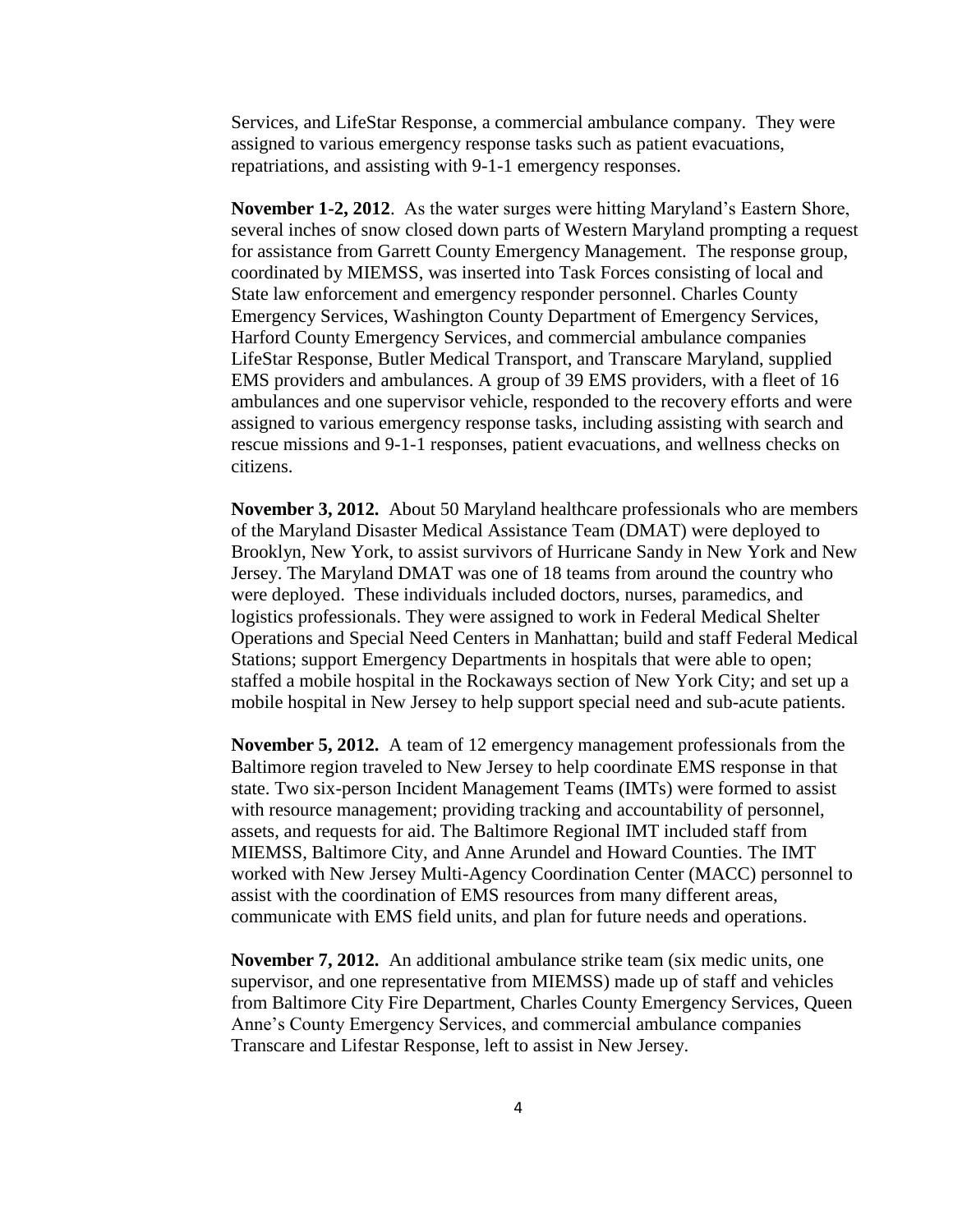All Maryland personnel and equipment have returned. Mr. Donohue thanked all Maryland responders who worked so diligently both here in Maryland and those who went to assist others. Dr. Bass suggested a recognition event for EMS responders. Mr. DeVries thanked all those at MIEMSS and in the field who responded.

### **OLD BUSINESS**

**Pediatric Readiness Project**: Ms. Wright-Johnson said that Maryland began participation in the National Pediatric Readiness Project (NPRP - www.pediatricreadiness.org) on November 1, 2012, as a part of the national field test of the project along with Minnesota and Guam. She said that the NPRP is a nationwide online quality assessment of over 5000 hospitals with Emergency Departments that will provide a benchmark of how prepared EDs are to care for children on a daily basis. She noted that the online assessment is voluntary and confidential; the score for each hospital will be accessible only to that hospital and the aggregate score for each state and the national averages will be on the NPRP website (listed above).

She said that Maryland was selected to participate in a pilot of the Program because of our size and number of hospitals, our proximity to the federal HRSA EMSC program, and the fact that we have a military hospital in the state. She noted that while Maryland's official launch was 11/1/2012, efforts did not commence until several days after that because of Super Storm Sandy. She said that the initial Maryland hospital participation rate is 12% after only 5 days and that the goal is 100 % participation in Maryland. Ms. Wright-Johnson noted that state averages should be available in February 2013.

## **ACTION: Upon the motion of Dr. Kalish, which was seconded by Ms. Vanhoy, the Board adjourned to Executive Session.**

The purpose of the closed session was to carry out administrative functions under State Government Article §10-502(b), to obtain legal advice from counsel under State Government Article § 10-508 (a) (7), and to discuss certain site reviews and maintain certain records and information in confidence as required by Health Occupations Article §14-506 (b) under State Government Article § 10-508(a) (13).

The closed session was attended by:

**Board Members Present:** Donald L. DeVries, Esq., Chairman; Vic Broccolino; David Hexter, M.D.; Murray Kalish, M.D.; Dean Albert Reece, M.D., Ph.D. (by phone); Sally Showalter; Gene Worthington; Robert Maloney; Mary Alice Vanhoy, R.N.

**Board Members Absent:** Sherry Adams; Dany Westerband, M.D.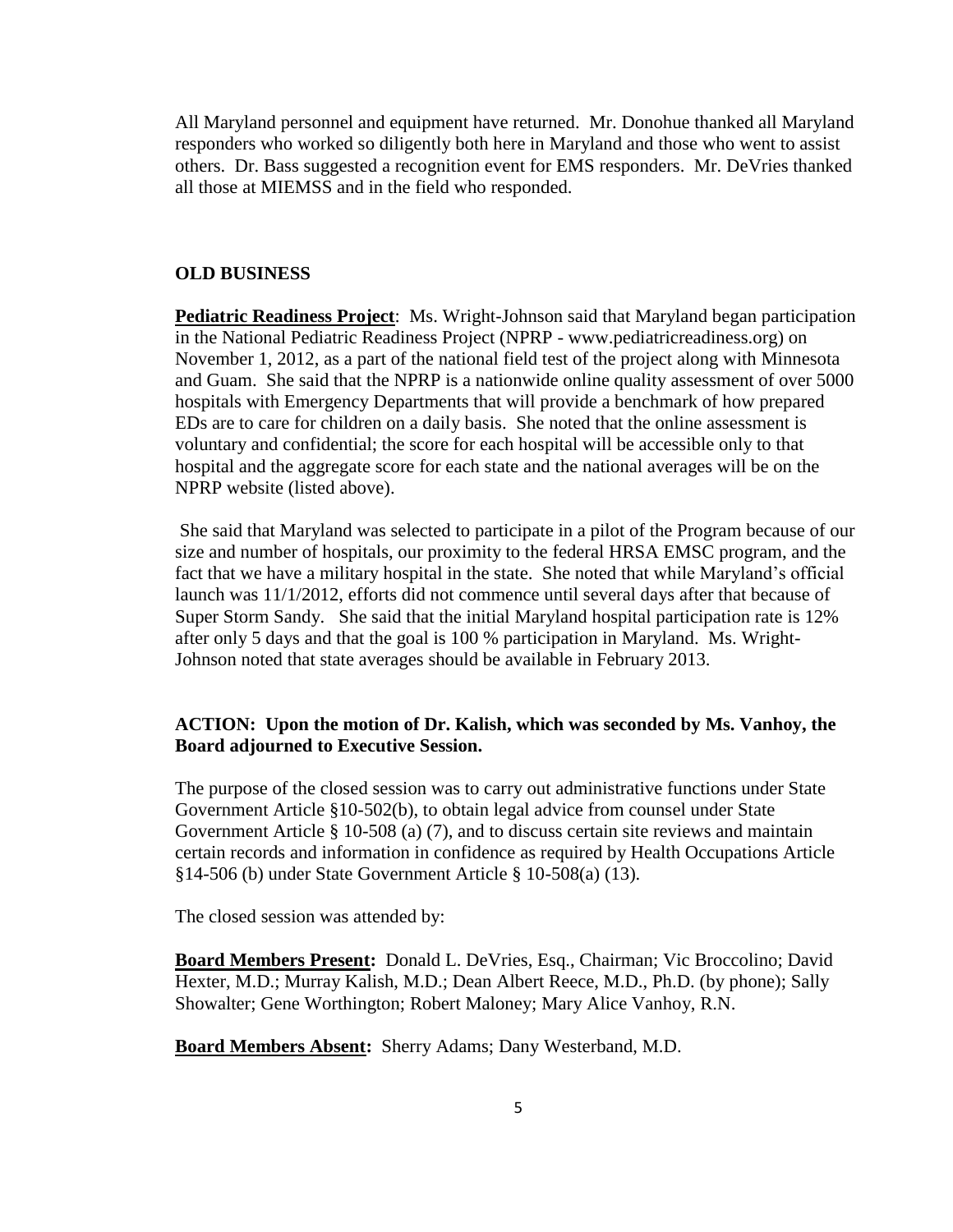### **Others Present:**

**MIEMSS**: Dr. Bass; Ms. Abramson; Ms. Goff; Ms. Oliveira; Mr. Fiackos; Mr. Schafer.

**OAG:** Mr. Magee; Ms. Sette.

**MSP:** Major Gibbons; Chris Lovejoy, Deputy Director.

The Board approved the closed session minutes from the October 13, 2012, meeting.

The Board discussed proposed budget items for FY2013 and FY2014.

The Board was provided information regarding various EMS provider education programs.

The Board considered provider disciplinary cases.

#### **The Board reconvened into Open Session at 11:11 a.m.**

**Board Members Present**: Donald L. DeVries, Esq., Chairman; Vic Broccolino; David Hexter, M.D.; Robert Maloney; Sally Showalter; Mary Alice Van Hoy, R.N.; Dany Westerband, M.D.; Gene Worthington.

**Board Members Absent**: Sherry Adams; Dany Westerband, MD; Dean Albert Reece, M.D., Ph.D.; Murray Kalish, M.D.

#### **Others Present:**

**MIEMSS**: Dr. Bass; Dr. Alcorta; Ms. Goff.

**OAG:** Mr. Magee; Ms. Sette.

**ACTION: Upon the motion of Ms. Vanhoy, which was seconded by Mr. Broccolino, the Board unanimously voted to approve the Baltimore City Fire Department BLS Education Program and ALS Refresher Education program on a one year provisional basis. Mr. Maloney abstained from the vote. Mr. Maloney abstained from the vote.**

**ACTION: Upon the motion of Ms. Vanhoy, which was seconded by Ms. Showalter, the Board unanimously voted to approve the Wisp Ski Patrol BLS Education Program for Emergency Medical Responder training for a period of five years.** 

**ACTION: Upon the motion of Ms. Vanhoy, which was seconded by Ms. Showalter, the Board unanimously voted to approve the following law enforcement agency Emergency Medical Responder Education Programs for a period of five years:**

**McDaniel College Police**